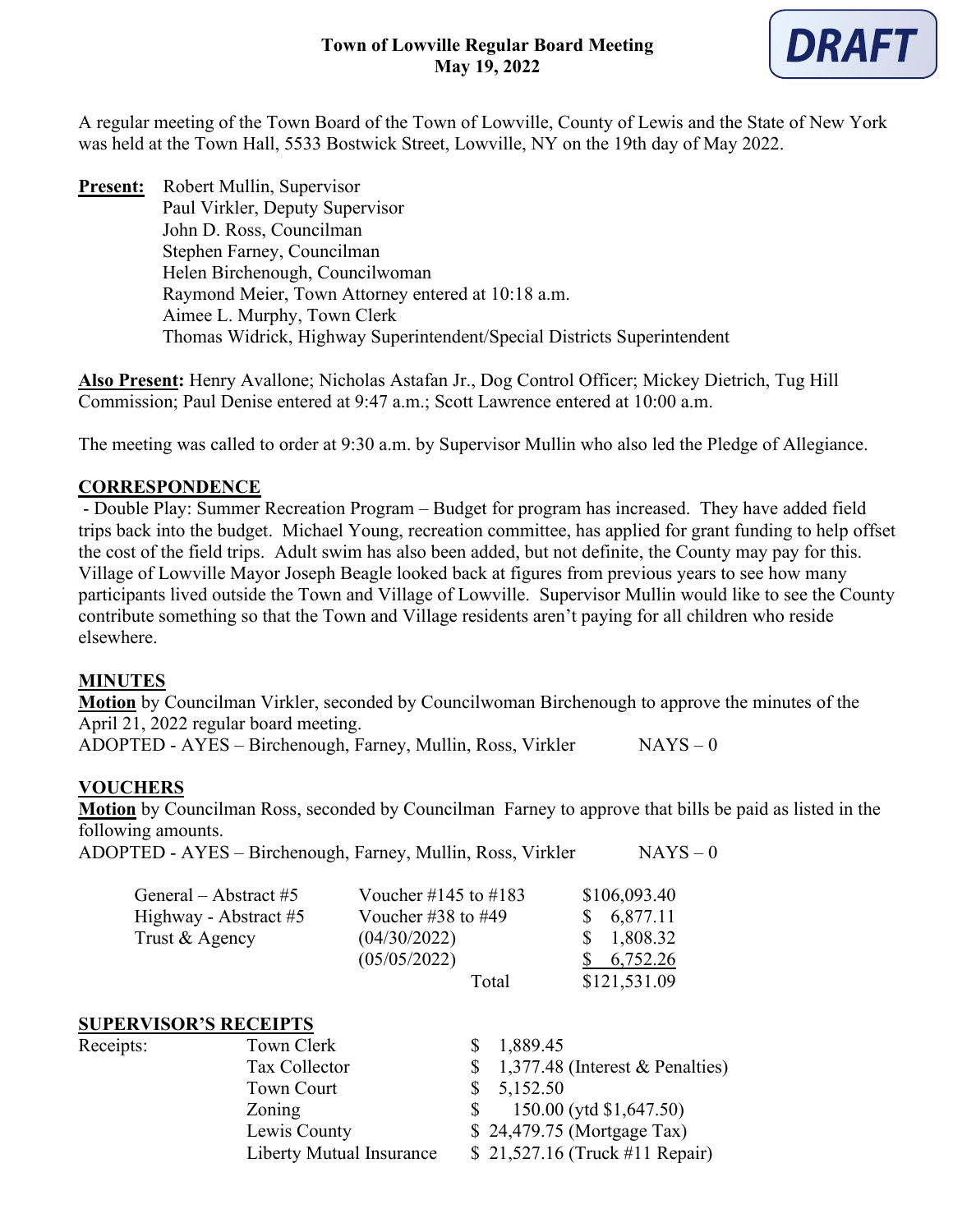

#### **SUPERVISOR'S REPORT**

Supervisor Mullin's activities report is included in Board Members' Packets.

**Motion** by Councilman Ross, seconded by Councilwoman Birchenough to accept the Supervisor's receipts and activities reports.

ADOPTED - AYES – Birchenough, Farney, Mullin, Ross, Virkler NAYS – 0

## **DEPARTMENT REPORTS**

# **TOWN CLERK**

- Clerk's Monthly Report is in the Board Members' Packets.
- Water billing sent out for May  $1<sup>st</sup>$ , payments coming in steadily.
- Deputy Clerk Olmstead took her notary exam Tuesday, waiting for results.
- Deputy Clerk Olmstead is almost finished entering Village vital records in the BAS clerk program.

#### **TAX COLLECTOR**

- Tax Collection report is included in Board Members' Packets.
- Tax Collection slowing down.

| Tax Collected:                                    | S        | 55,837.82         |
|---------------------------------------------------|----------|-------------------|
| April Interest Collected:<br>Penalties Collected: | \$<br>\$ | 1,295.05<br>82.00 |
| <b>Bank Interest Collected:</b>                   | \$       | 0.43              |
| Total Collected:                                  | S        | 57,215.30         |
| Paid to Supervisor:                               | S        | 1,377.48          |
| Paid to Lewis County:                             | \$       | 55,837.82         |
| Total Disbursed:                                  | \$       | 57,215.30         |

**Motion** by Councilman Farney, seconded by Councilman Virkler to accept the Town Clerk and Tax Collector reports as presented.

 $ADOPTED - AYES - Birchenough, Farney, Mullin, Ross, Virkler$  NAYS – 0

#### **SUPERINTENDENT OF HIGHWAYS/SPECIAL DISTRICTS**

- Cut shoulders on Ridge Rd, Bardo Rd., Gordon Rd. and Rice Rd.

- Railroad tracks have been removed from the Ridge Road in anticipation of paving. Weather permitting, paving will commence next week.

- Hydrant flushing has been completed.

- Brookside sewer pump failed, was repaired, and failed again. Currently working on repairs.

- The new garage doors have been installed. The old doors were listed for sale at auction with the following bids received:

| Door #1 | \$325.00 |
|---------|----------|
| Door #2 | \$400.00 |
| Door #3 | \$475.00 |
| Door #4 | \$550.00 |

**Motion** by Councilman Virkler, seconded by Councilman Ross to adopt **Resolution No. 23-2022, "Sale of Garage Doors".**

ADOPTED - AYES – Birchenough, Farney, Mullin, Ross, Virkler NAYS – 0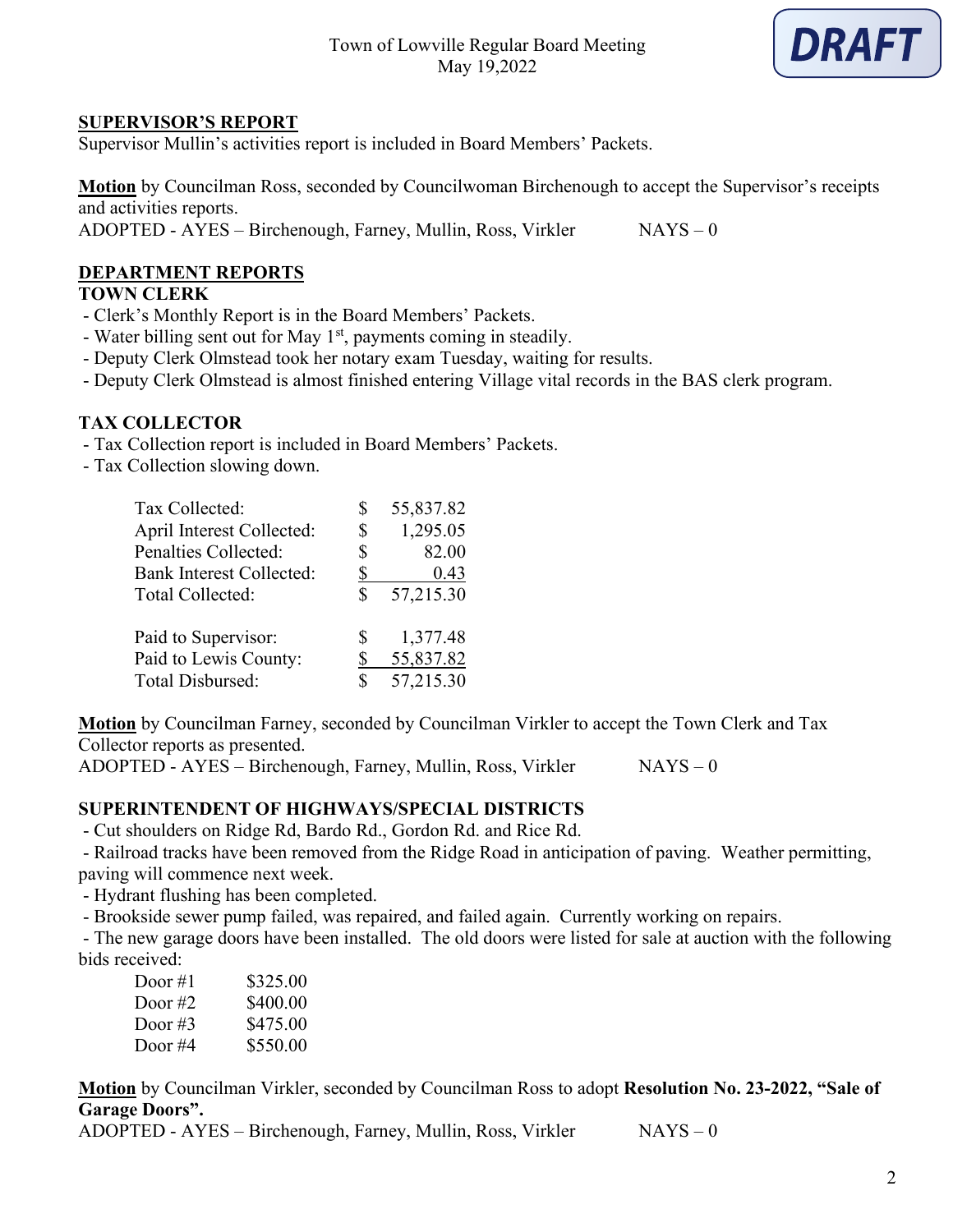

WHEREAS the Town of Lowville has declared the four used garage doors as surplus and wish to sell them, and

WHEREAS the Town has received the following bids through the Constableville Auction Hall/Absolute Auctions & Realty: Door #1 \$325.00, Door #2 \$400.00, Door #3 \$475.00, Door #4 \$550.00, then therefore

BE IT RESOLVED, that the Town Board accept the bids through the Constableville Auction Hall/Absolute Auctions & Realty.

- The pipe has been delivered for the Willow Grove Rd.

- The State Department of Transportation (DOT) will be paving Rte. 177 this August. They would like to purchase water from the Town out of the hydrant on Rte. 12 across from the Community Church. Discussion regarding price and how it would affect the water system took place.

**Motion** by Councilwoman Birchenough, seconded by Councilman Virkler to sell water to the DOT at a rate of 1.5 cents per gallon.

ADOPTED - AYES – Birchenough, Farney, Mullin, Ross, Virkler NAYS – 0

- The Tug Hill Winery has requested a guiderail be installed on the Yancey Rd. Superintendent Widrick received a quote to install new guiderail at an approximate cost of \$24,000. There may be some used guiderails at the quarry that could be reused. Superintendent Widrick needs to inspect them and see if they are adequate.

- The East Rd. collapsed while Total Boring Solutions was boring under the road for the #3 Wind project. The road was temporarily closed while they laid the conduit, repaired and repaved that section of the road. Total boring Solutions paid for the repairs.

## **PUBLIC HEARING**

Supervisor Mullin declared the public hearing on Local Law #2-2022 "The Dangerous Dog Control Law" open at 10:03 a.m. with proof of publication being acknowledged. DCO Astafan gave a brief synopsis of the law and the reason for needing it. The public hearing was left open for comments to be heard.

# **DOG CONTROL OFFICER**

Dog Control Officer Astafan's monthly report is in Board Members' packets.

- There will be a rabies clinic next week at the Town of Lowville Highway garage. Approximately 26 people who have dogs with delinquent/expired rabies vaccinations have reported that they will be attending. - The licensing and kennel permit issues with the Summit Ave. resident have been rectified. The resident

claimed to be selling the dogs, however has not updated the Town Clerk that any are gone.

DCO Astafan left the meeting.

# **BOOKKEEPER/BUDGET OFFICER**

Accountant Scott Lawrence reviewed the financials through April 30, 2022 with the Board. He also explained ARPA reporting, and the difficulties the Town is having.

Councilwoman Birchenough inquired about using the \$150 allocated for adult recreation to help offset the cost of the Double Play summer recreation program, specifically the adult swim program. Supervisor Mullin will look into this.

Scott Lawrence left the meeting.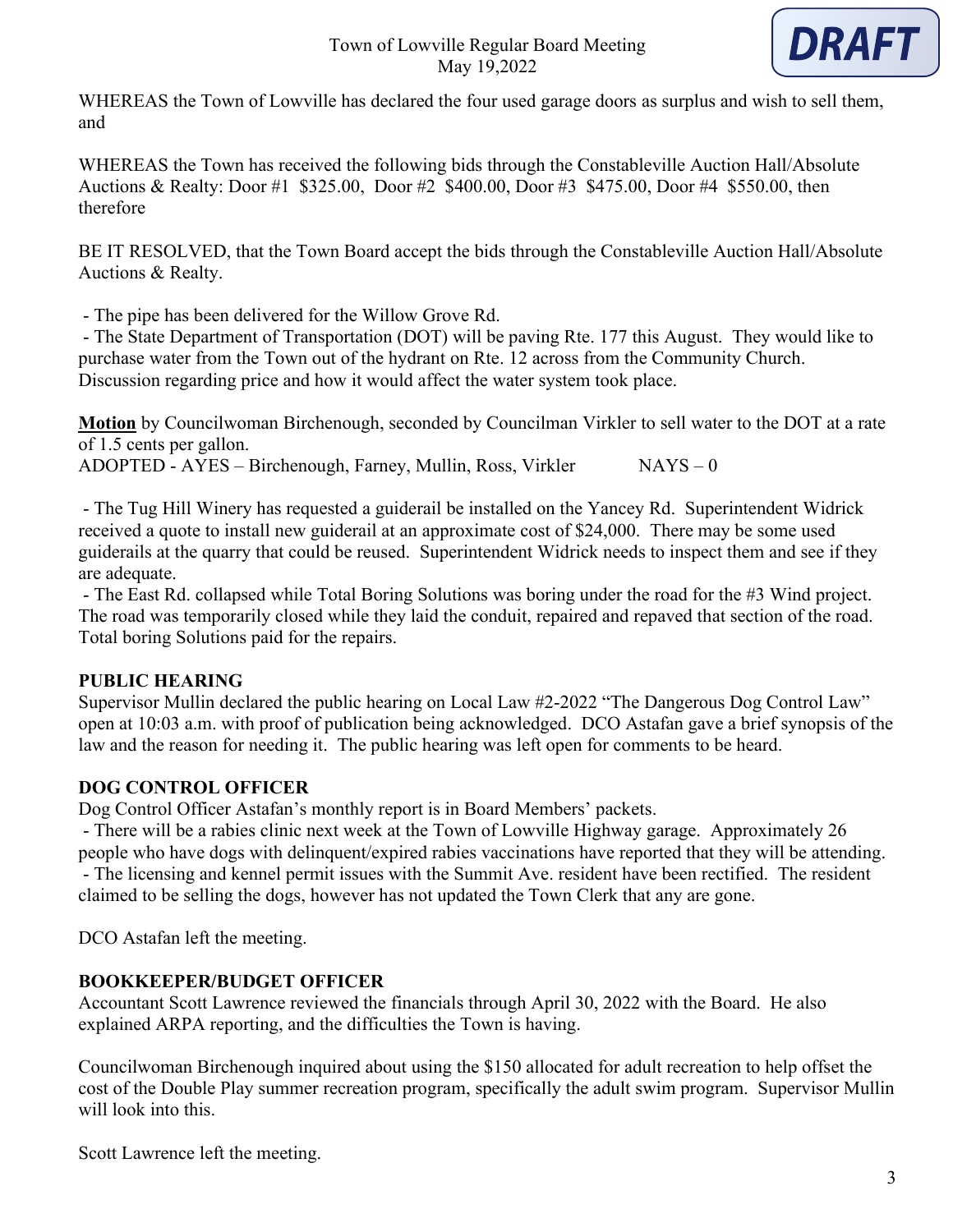

## **ATTORNEY**

Comprehensive Plan – Attorney Meier inquired as to how the Town Board wishes to proceed with the proposed Comprehensive Plan. Supervisor Mullin stated that Councilwoman Birchenough and Zoning Officer Manning have edited the proposed Comprehensive Plan and that ZO Manning will be presenting it to the Planning Board and Zoning Board of Appeals for review. Councilwoman Birchenough explained to the Board what she and ZO Manning did and their recommendations. She will be forwarding a copy of the edited version to the Town Board members and other interested parties for review and suggestions. Comments from the Planning Board and ZBA are due by 06/09/2022.

## **PUBLIC HEARING**

Since no public comment was voiced, the following motion was presented. **Motion** by Councilman Farney, seconded by Paul Virkler to close the public hearing at 10:38 a.m. on Local Law #2-2022, Dangerous Dog Control Law.

ADOPTED - AYES – Birchenough, Farney, Mullin, Ross, Virkler  $NAYS - 0$ 

**Motion** by Councilwoman Birchenough, seconded by Councilman Ross, to adopt **Resolution No. 24-2022, "Adopting LL#2-2022, The Dangerous Dog Control Law".** ADOPTED - AYES – Birchenough, Farney, Mullin, Ross, Virkler NAYS – 0

WHEREAS, the Town Board of the Town of Lowville, held a public hearing at a Town Board meeting on May 19, 2022 at 10:00 a.m. for Local Law No. 2-2022; and

WHEREAS, no public comment was heard; then therefore be it,

RESOLVED, that the Town Board of the Town of Lowville adopts Local Law No. 2-2022 known as "The Dangerous Dog Control Law.

## **RACOG**

Mickey Dietrich gave a brief update on the happenings at RACOG and the Tug Hill Commission. The next RACOG meeting will be in June 2022.

## **OLD BUSINESS**

Water/Sewer rates: It was suggested that since the Village of Lowville will be increasing sewer rates 5%, that the Town should do the same. There was discussion on rates versus usage. After discussion the following motion was presented.

**Motion** by Councilwoman Birchenough, seconded by Councilman Ross, to adopt **Resolution No. 25-2022, "Setting a Public Hearing on Sewer Rate Increase".**

ADOPTED - AYES – Birchenough, Farney, Mullin, Ross, Virkler  $NAYS - 0$ 

WHEREAS, it is necessary to hold a public hearing for the increase of sewer rates, and

WHEREAS, it is necessary for the public hearing to be advertised for at least five (5) days before the public hearing is held, then therefore,

BE IT RESOLVED, that the public hearing be held on June 16, 2022, at the Regular Town Board meeting at 10:00 a.m.

The next meeting will be a regular board meeting on June 16, 2022 at 9:30 a.m.